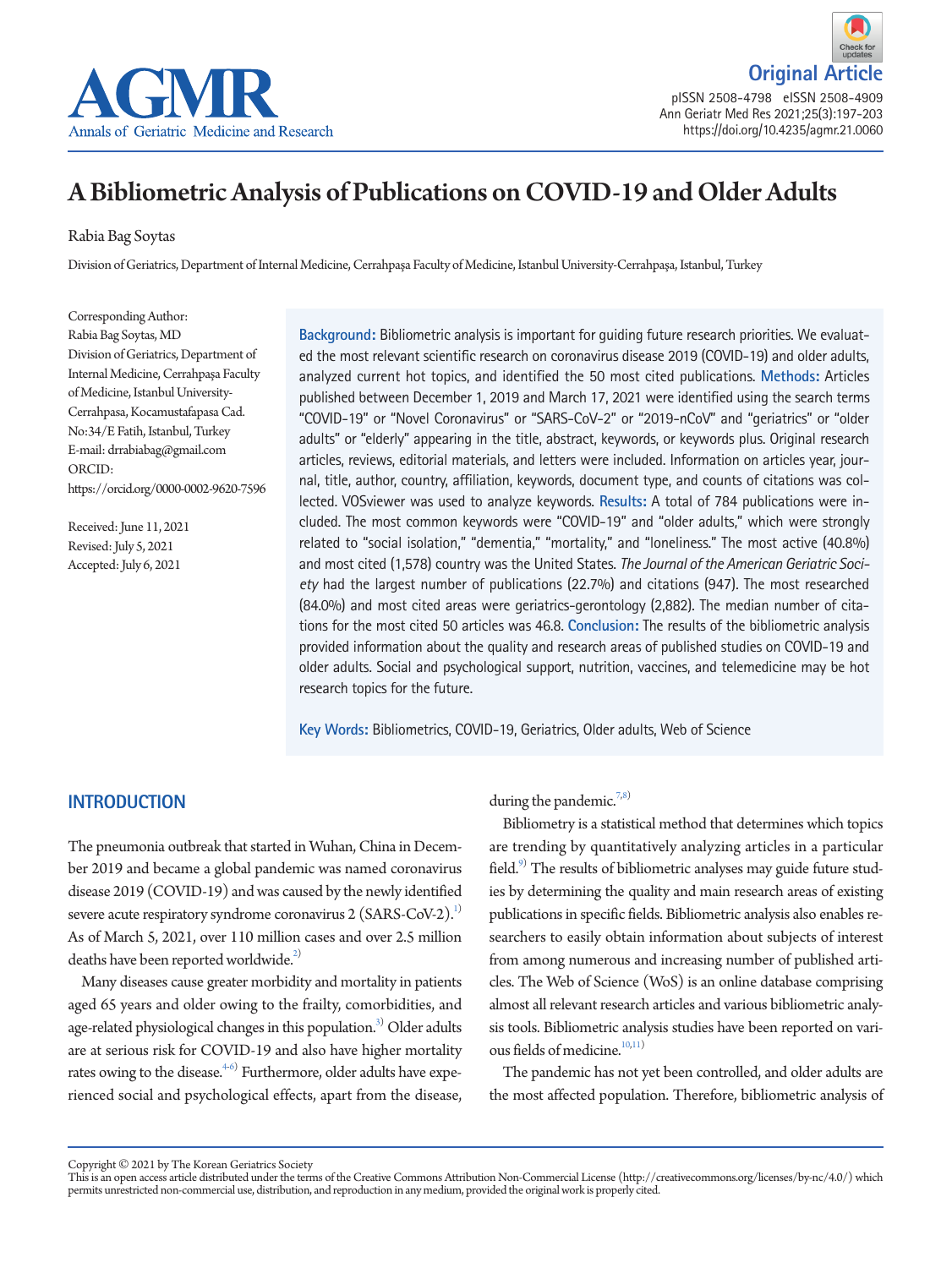COVID-19 and older adults is important to identify related subjects that require further research by determining which areas have been researched thus far and which have been most cited. However, to date, there has been no bibliometric analysis of COVID-19 in older adults. Thus, to guide future research priorities, the present study evaluated the most relevant scientific research on COVID-19 and older adults, analyzed current hot topics, and identified the 50 most cited publications.

## **MATERIALS AND METHODS**

The data used in this bibliometric citation analysis were obtained from the Thomson Reuters WoS Core Collection database (Philadelphia, PA, USA). As the WoS database provides bibliometric analysis, it has been used in most previous bibliometric analysis studies. Therefore, we also used this database. We scanned the global literature on geriatric COVID-19 published between December 1, 2019 and March 17, 2021 for articles containing the terms "COVID-19" or "Novel Coronavirus" or "SARS-CoV-2" or "2019-nCoV" and "geriatrics" or "older adults" or "elderly" in the title, abstract, keywords, or keywords plus (additional relevant but overlooked keywords not listed by an article's author or publisher but identified by Thomson Reuters). The corresponding author then reviewed the titles of all articles. We also read the abstracts of articles whose titles were not clear and excluded articles not related to either COVID-19 or older adults. Missing article information was obtained by linking to other search platforms such as PubMed. The examination of the titles, abstracts, keywords, or keywords plus of studies on older adults and geriatrics showed that some studies included patients aged 60 years, while others included patients aged 65 years. We included studies that performed subgroup analyses of older adults. The keywords were the most common terms in all research fields and were selected using a combination of the research results from multiple search queries in the WoS Core Collection. We recorded article information such as the year of publication, journal, title, author, country, affiliation, keywords, document type, and citation counts, all of which were exported to CSV format. We defined authorship as primary and co-authorship. We also recorded authors' countries and affiliations for each article. If more than one author of an article had the same country or affiliation, only one author was recorded. The number of citations was determined using WoS database analyses to identify the top 50 cited articles. From these results, we also recorded the journals in which the top 50 articles were published, article type, country of the corresponding author, publication date, and number of citations. VOSviewer (version 1.6.16, https:/[/www.vosviewer.com](https://www.vosviewer.com)) is a software tool for constructing

and visualizing bibliometric networks that we used to analyze keyword frequency to clarify the research trends on COVID-19 in older adults.

#### **Statistical Analysis**

We applied descriptive statistical methods using IBM SPSS Statistics for Windows, version 20.0 (IBM Corp., Armonk, NY, USA). All data are reported as numbers, percentages, and bar charts in the tables and figures.

## **RESULTS**

We identified a total of 2,728 articles. After excluding articles that were not relevant to "COVID-19 and older adults," we analyzed 784 publications on COVID-19 and older adults indexed in the WoS database between December 1, 2019 and March 17, 2021, which included 350 (49.0%) original research articles, 58 (8.1%) review articles, 123 (17.3%) editorial materials, and 182 (25.5%) letters [\(Fig. 1\)](#page-6-2). Among them, 63 (7.6%) papers were published in 2021 (through March 17), and the other 650 articles were published in 2020. No papers on COVID-19 and older adults were published in 2019. Almost all the publications (710, 99.6%) were written in English (two German and one French).

More than 1,200 institutions in 70 countries or regions have reported the results of COVID-19 research in older adults. The leading countries in the literature analyzed were the United States (291 reports, 40.8%), China (84 reports, 11.8%), Canada (62 reports, 8.7%), England (59 reports, 8.3%), and Italy (58 reports, 8.1%). The most cited countries were the United States (1,578), China (815), England (433), Canada (432), and Italy (340) [\(Table 1\)](#page-2-0). The most active organizations were Harvard University (35,



**Fig. 1.** Document types of publications on coronavirus disease 2019 (COVID-19) and older adults.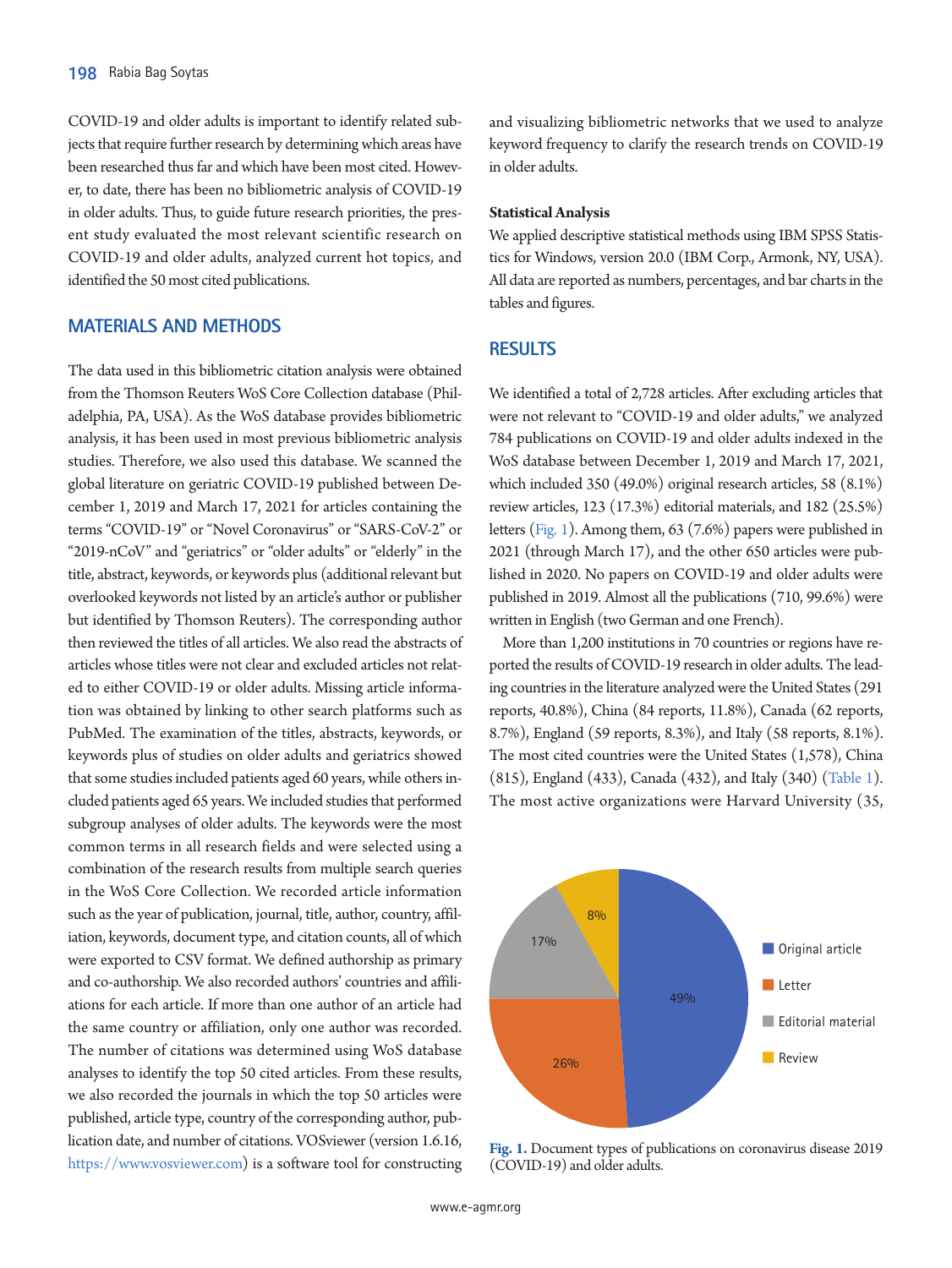4.9%), US Veterans Health Administration (34, 4.8%), and University of California System (26, 4.6%), while the most cited organizations were Harvard University (245), University of London (237), and University of California (202) [\(Table 1](#page-2-0)).

*The Journal of the American Geriatric Society* had the highest number of publications (178, 22.7%), followed by the *Journal of Gerontological Social Work* (61, 7.8%) and *The American Journal of Geriatric Psychiatry* (57, 7.3%). The most cited journals were *The Journal of the American Geriatric Society* (947), *American Journal of Geriatric Psychiatry* (283), and *Journal of Nutrition, Health and Aging* (271) [\(Table 2](#page-3-0)).

The most highly researched areas were geriatrics-gerontology (599, 84.0%), psychiatry (143, 20.0%), and social work (58, 8.1%). The most cited research areas were geriatrics-gerontology (2,882), psychiatry (670), and nutrition dietetics (395) [\(Fig. 2\)](#page-4-0). The most cited author was Joseph G. Ouslander from Florida Atlantic University/Charles E. Schmidt College of Medicine, with 10 articles and 159 citations [\(Table 2](#page-3-0)).

Keywords that were provided by the authors and that occurred more than five times in the WoS core database were enrolled in the final analysis. Among the 1,028 keywords, 49 met this threshold. The most common keywords were "COVID-19" (total link strength 231) and "older adults" (total link strength 102), which were strongly linked to "social isolation," "dementia," "mortality," and "loneliness" [\(Fig. 3](#page-5-0)).

In addition to the analysis of 784 publications on COVID-19 and older adults, the top 50 most cited publications are listed in [Supplementary Table S1.](#page-5-1) These 50 articles had a median of 46.8 citations (range, 18–312 citations).

## **DISCUSSION**

This is the first bibliometric study to summarize the most relevant evidence on COVID-19 in older adults. Evidence is quickly accumulating because this is a vulnerable population with worse outcomes. The COVID-19 pandemic has affected the entire world in a short time. While vaccination is becoming widespread, some countries still cannot obtain the vaccine.<sup>12</sup> Although the efficiency of existing vaccines is expected to be high, confirmatory data are lacking.<sup>[13](#page-6-11))</sup> Moreover, as shown in this bibliometric analysis, few studies have focused on vaccination in older adults. It is unclear whether these findings will remain consistent by the time the pandemic ends. Thus, it is essential to support older adults and protect them from both COVID-19 and pandemic-related social and psy-

<span id="page-2-0"></span>**Table 1.** The most active countries and organizations associated to publications on COVID-19 and older adults

|                                                           | Number of publications | Number of citations |
|-----------------------------------------------------------|------------------------|---------------------|
| Top 10 countries                                          |                        |                     |
| <b>USA</b>                                                | 291 (40.8)             | 1,578               |
| China                                                     | 84(11.8)               | 815                 |
| Canada                                                    | 62(8.7)                | 432                 |
| England                                                   | 59(8.3)                | 433                 |
| Italy                                                     | 58(8.1)                | 340                 |
| France                                                    | 38(5.3)                | 173                 |
| Spain                                                     | 37(5.1)                | 86                  |
| Japan                                                     | 27(3.8)                | 98                  |
| Australia                                                 | 19(2.7)                | 137                 |
| Netherlands                                               | 17(2.4)                | 93                  |
| Top 10 organizations                                      |                        |                     |
| Harvard University                                        | 35(4.9)                | 245                 |
| US Veterans Health Administration                         | 34(4.8)                | 103                 |
| University of California System                           | 26(4.6)                | 202                 |
| University of London                                      | 26(4.6)                | 237                 |
| Geriatric Research Education Clinical Center              | 24(3.4)                | 102                 |
| Institut National de la Sante et de la Recherche Medicale | 22(3.1)                | 49                  |
| University of Toronto                                     | 20(2.8)                | 196                 |
| Pennsylvania Commonwealth System of Higher Education      | 14(2.0)                | 145                 |
| State University System of Florida                        | 14(2.0)                | 174                 |
| University of Michigan                                    | 14(2.0)                | 133                 |

Values are presented as number (%).

COVID-19, coronavirus disease 2019.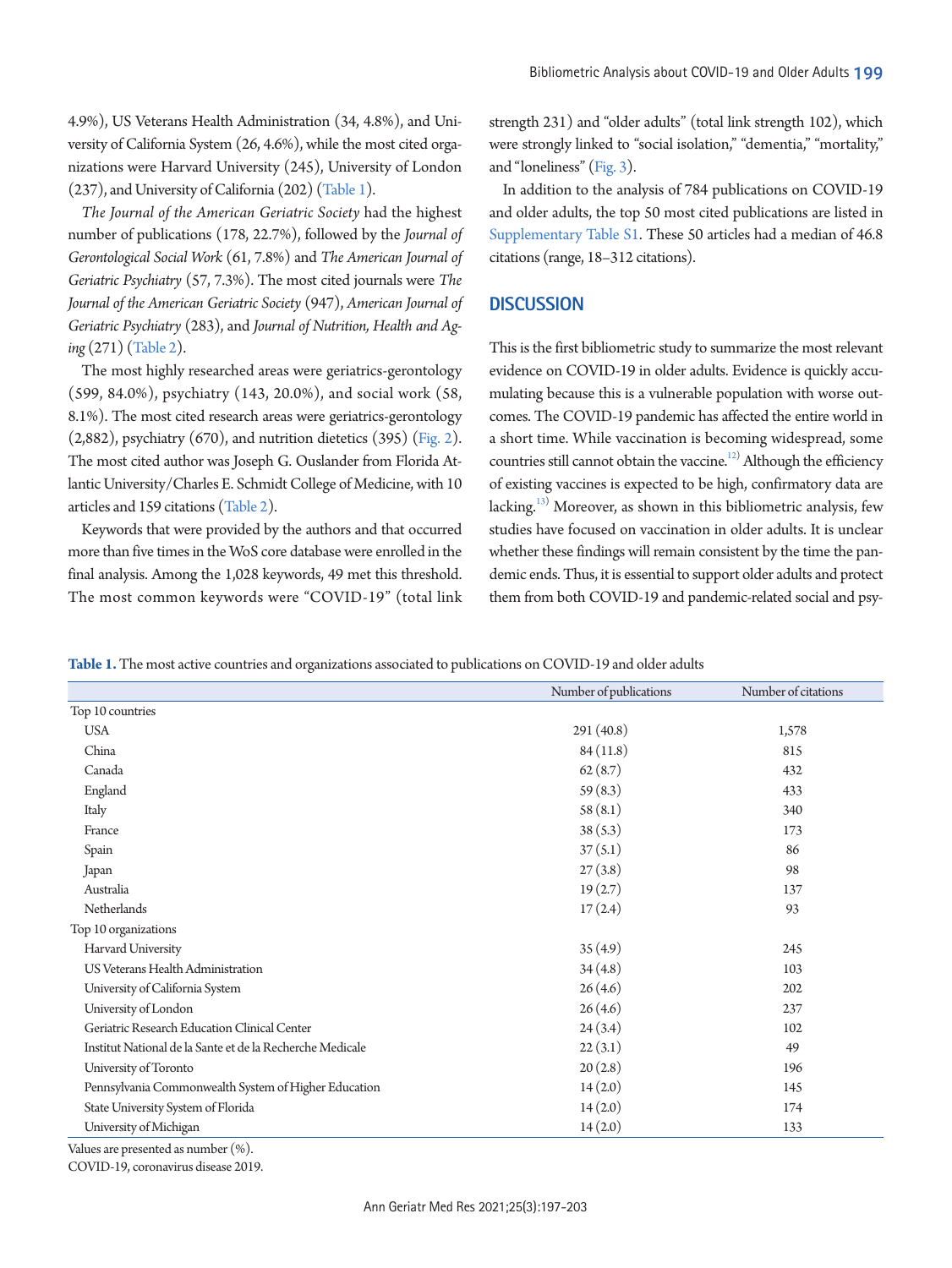<span id="page-3-0"></span>

|                                            | Number of publications | Count of citations |
|--------------------------------------------|------------------------|--------------------|
| Top 10 journals                            |                        |                    |
| Journal of the American Geriatrics Society | 178(22.7)              | 947                |
| Journal of Gerontological Social Work      | 61(7.8)                | 87                 |
| American Journal of Geriatric Psychiatry   | 57(7.3)                | 283                |
| International Psychogeriatrics             | 48(6.1)                | 161                |
| Aging-US                                   | 43(5.5)                | 174                |
| Journal of Nutrition Health Aging          | 43(5.5)                | 271                |
| Age and Ageing                             | 36(4.6)                | 210                |
| Frontiers in Psychiatry                    | 35(4.5)                | 26                 |
| Journal of Aging Social Policy             | 33(4.2)                | 191                |
| Geriatrics Gerontology International       | 31(4.0)                | 65                 |
| Top 10 authors                             |                        |                    |
| Ouslander, Joseph G.                       | 10 (4 first author)    | 159                |
| Annweiler, Cedric                          | $7(1$ first author)    | 30                 |
| Arai, Hidenori                             | 7 (0 first author)     | 48                 |
| Cesari, Matteo                             | 7 (1 first author)     | 40                 |
| Rolland, Yves                              | $6(2$ first author)    | 16                 |
| Lapid, Maria I.                            | $5(2$ first author)    | 13                 |
| Morley, John E.                            | 5 (3 first author)     | 99                 |
| Reynolds, Charles F.                       | 5 (3 first author)     | 36                 |
| Rosen, Tony                                | 5 (3 first author)     | 33                 |
| Sacco, Guillaume                           | 5 (2 first author)     | 15                 |

Values are presented as number (%).

COVID-19, coronavirus disease 2019.

chological problems. Knowledge of existing publications on older patients and COVID-19 may help researchers better understand issues that require further research.

The results of the current study showed that the United States had the highest number of publications on COVID-19 and older adults. This finding could be related to several factors such as its large population, its status as one of the countries most affected by the pandemic, its significant resources for medical research, and its well-developed and reliable data management systems. *The Journal of the American Geriatric Society*, one of the journals with a high impact factor, had the highest number of publications and citations on COVID-19 and older adults.

Most publications were in the fields of geriatrics-gerontology and psychiatry. Although there have been few studies on nutrition, it was the third most cited topic after geriatrics-gerontology and psychiatry. This result suggests that this topic is of interest, and further research is needed.

Among the top 50 cited publications of COVID-19 in older adults, the most cited articles were reviews. Seven articles were based on long-term care. Among these publications, Italy was the non-English-speaking and European country with the highest number of articles.

The results of the current study showed that "COVID-19" and "older adults," the two most prevalent keywords, were strongly linked to "social isolation," "dementia," "mortality," and "loneliness." These keywords were strongly linked likely because the disease mortality was the highest in older adults whose mental health is affected by restrictions and social isolation.

The most cited article was "Clinical features of COVID-19 in elderly patients: a comparison with young and middle-aged patients" published in *The Journal of Infection*. This article focused on factors associated with COVID-19 severity and mortality in older adults, such as the presence of malignancy, and also demonstrated higher COVID-19 mortality and severity in older adults compared to younger people.<sup>14)</sup> Moreover, the 784 publications included in the present study mostly investigated factors affecting mortality in older adults and suggested the need for future research based on these factors (such as the presence of malignancy, symptoms of dyspnea, high neutrophil-to-lymphocyte ratio, C reactive protein level, lymphopenia, and basic biological mechanisms of aging).<sup>[15](#page-6-13)[-18](#page-6-14))</sup> The hotspots of future research on this subject may be prospective studies on reducing COVID-19 mortality in older adults.

The second most cited article, "Mental health services for older adults in China during the COVID-19 outbreak," published in *The*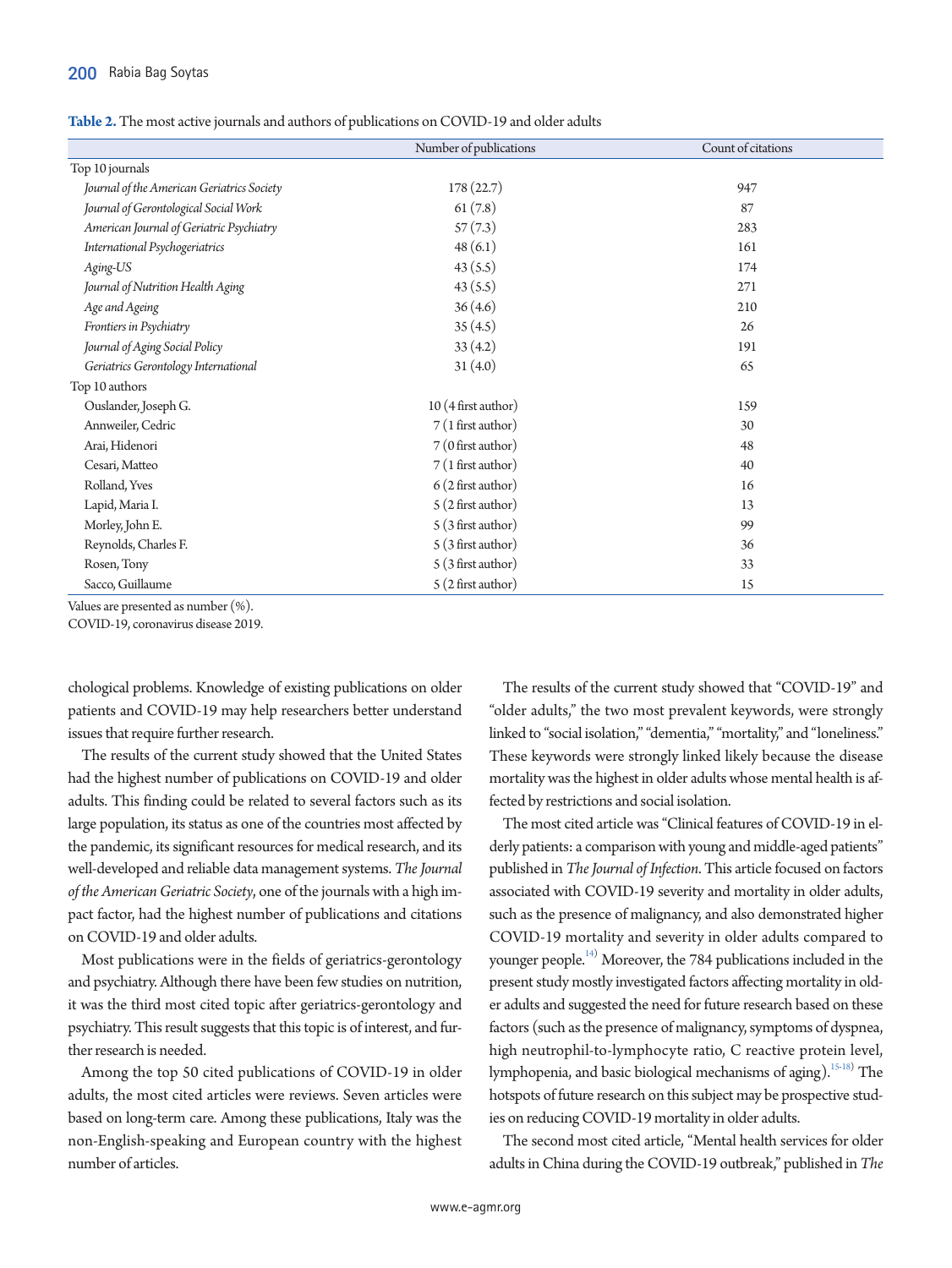

<span id="page-4-0"></span>

**Fig. 2.** Most active research areas related to coronavirus disease 2019 (COVID-19) and older adults. (A) Top 10 research areas with the highest numbers of publications on COVID-19 and older adults. (B) Top 10 research areas with the highest numbers of citations among publications on COVID-19 and older adults.

*Lancet Psychiatry*, emphasized the effects of the pandemic on mental health in older adults with increased depression. Along with increased depression, the study also reported decreased cognitive functions and consequently daily functionality. Therefore, there is a need for psychological services for older adults.<sup>19)</sup> Retrospective studies reported increased suicide rates among older adults during the past SARS outbreak.<sup>[20](#page-6-16))</sup> This situation highlights the importance of examining the impact of COVID-19 on mental health in older adults and finding solutions to prevent the pandemic from adversely affecting their mental health. Based on this identified need, *The American Journal of Geriatric Psychiatry* proposed to act as a forum for research on COVID-19 and mental health in older adults. $^{21)}$  One study, which was among the 50 most cited articles, reported risk factors that may increase suicide and proposed solutions for prevention in older adults during COVID-19.<sup>22)</sup> Future studies may include the implementation and results of these proposed solutions to protect mental health in older adults.

Dementia was strongly linked to the most prevalent keywords. A study examining the effect of the COVID-19 pandemic on Alzheimer's dementia (AD) reported that COVID-19 increases mortality and morbidity in patients with AD and may have affected AD

diagnosis and clinical management,<sup>23)</sup> emphasizing that the clinical presentation of COVID-19 may be atypical in dementia patients and demonstrating that identifying symptoms in these patients may be challenging owing to cognitive dysfunction, resulting in potential delays in diagnosis and hospitalization.<sup>24)</sup> Thus, many studies have been conducted on dementia and COVID-19, and there is a need for additional studies that provide recommendations and practices to allow close follow-up of patients with dementia.

Loneliness has become an increasing problem for older adults in recent years. Several group interventions have been described to help alleviate loneliness in older adults. Among these, "*Circle of Friends*" is an evidence-based intervention that has proven to be effective and sustainable for the socialization of older adults and has been adapted to telehealth during the pandemic.<sup>[25](#page-6-21))</sup> Additional studies are needed to develop telehealth and online group interventions to help lonely and isolated older adults to connect. Among the 50 most cited articles, some included loneliness in older adults owing to social isolation and the importance of supporting older adults on these issues. Among these, some studies also proposed solutions, including staying connected with relatives; ex-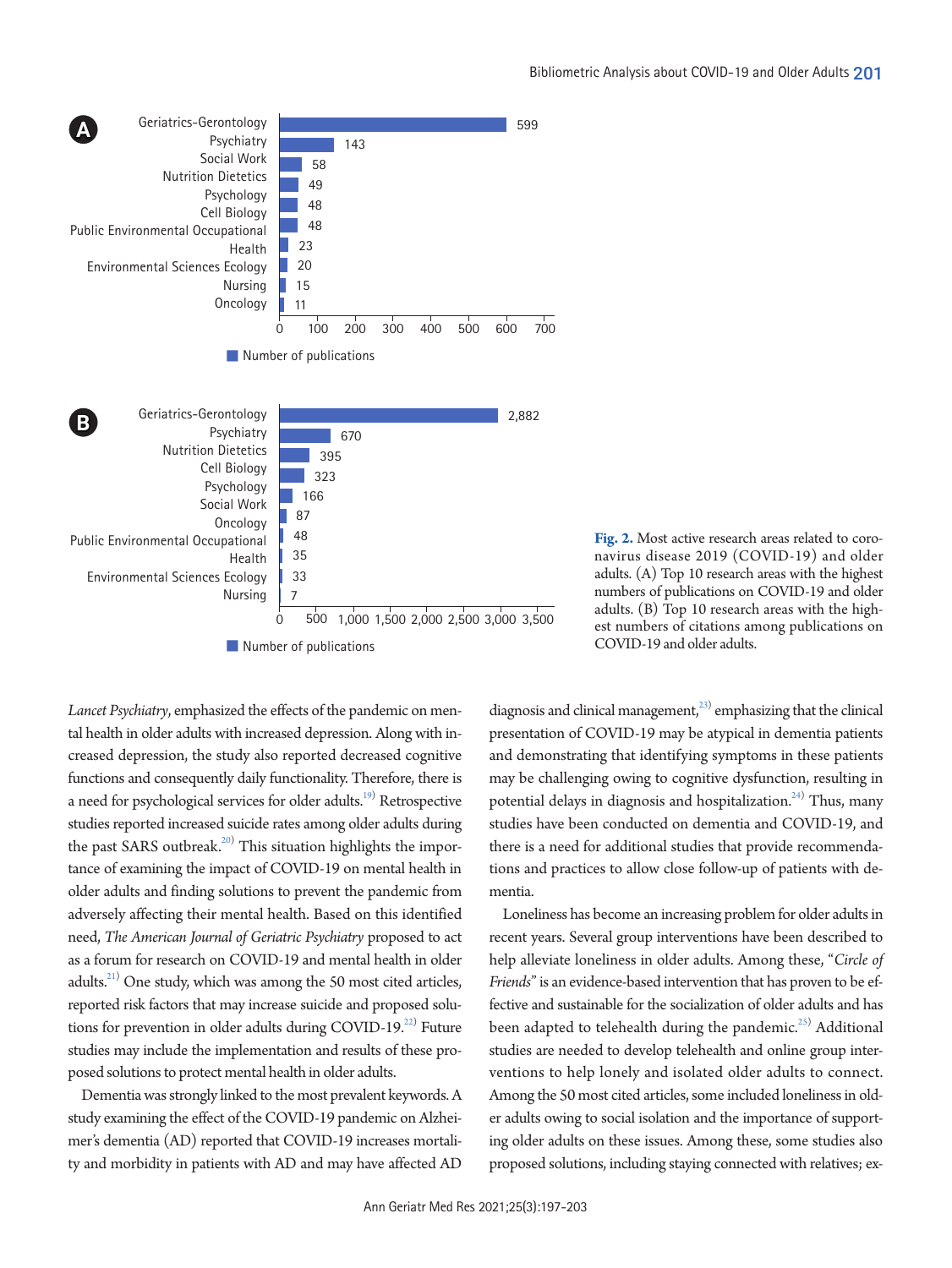<span id="page-5-0"></span>

**Fig. 3.** Bibliometric analysis of the keywords in publications on coronavirus disease 2019 (COVID-19) and older adults.

ercising; practicing telehealth; and using digital resources, online tools, and social media. $^{26,27)}$  $^{26,27)}$  $^{26,27)}$  The current data highlight the need to develop projects focusing on psychological services to support older adults during the pandemic. Furthermore, as technology advances, the importance of telemedicine has increased, which has been made obvious in the medical literature. It is essential to provide this service to older adults who cannot visit the hospital owing to the pandemic. As long as the pandemic continues, the need for research on telemedicine is likely to increase. Therefore, this may be an important future research topic.

The current study had strengths and limitations. The strengths of the study are that it provided quick access to the core of evidence around a topic and identified articles focused on older adults. One of the limitations was that it searched only one database (WoS Core Collection database); thus, it did not collect all available evidence. In addition, we did not analyze co-authorship and the relationships between publications and research groups. With changes in results over time and additional publications, future analyses could re-evaluate these findings at the end of the pandemic.

In conclusion, the results of the present bibliometric analysis revealed that most research has evaluated mortality, social isolation, dementia, and loneliness in COVID-19 and older adults. Most studies have been conducted to reveal these problems. Future hot research topics may include social and psychological support, vaccination, nutrition, and telemedicine, all of which could be the means to address the problems identified.

#### <span id="page-5-1"></span>**SUPPLEMENTARY MATERIALS**

Supplementary materials can be found via [https://doi.org/10.4235/](https://doi.org/10.4235/agmr.21.0060) [agmr.21.0060.](https://doi.org/10.4235/agmr.21.0060)

# **ACKNOWLEDGMENTS**

#### **CONFLICT OF INTEREST**

The researcher claims no conflicts of interest.

#### **FUNDING**

None.